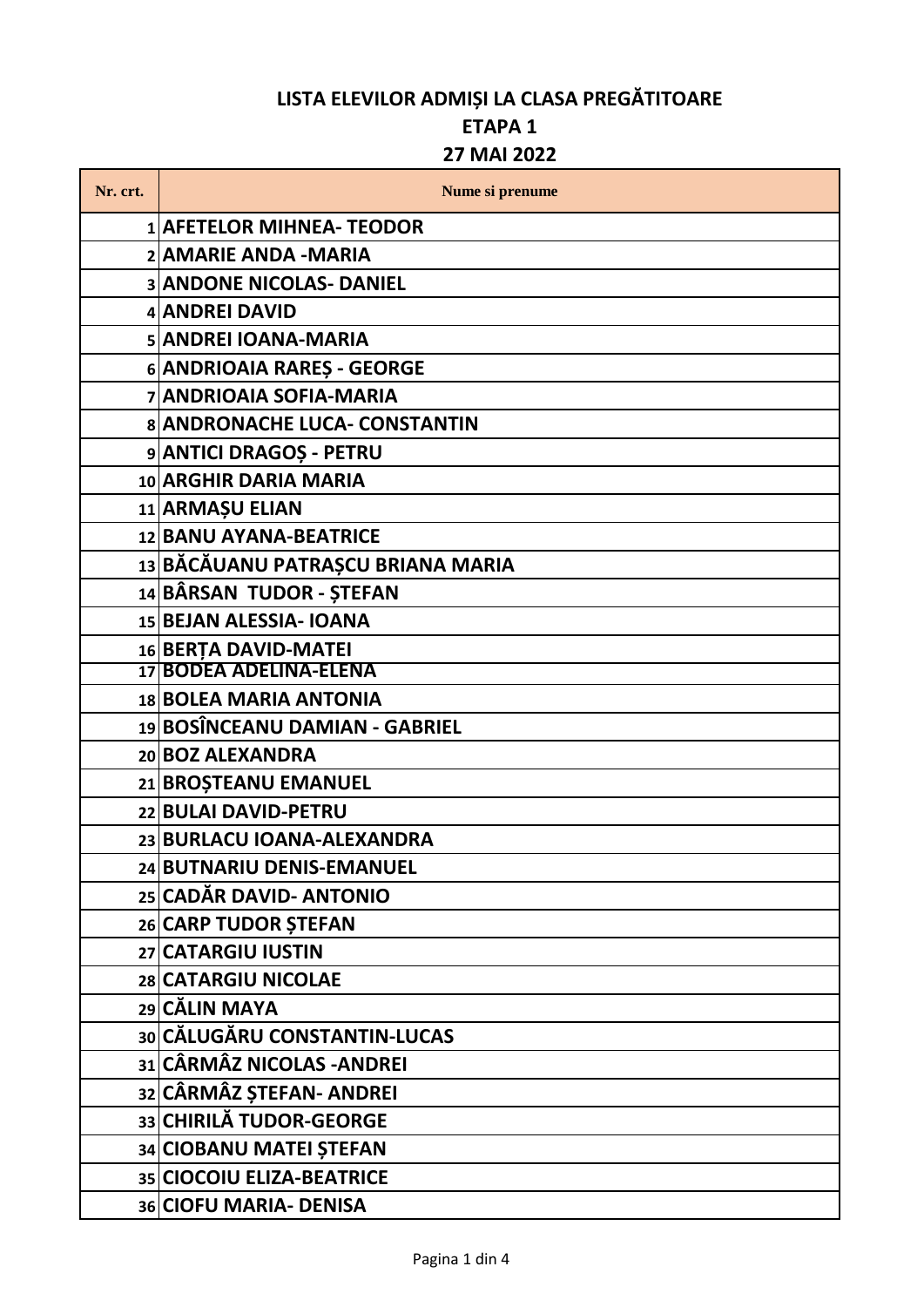ETAPA<sub>1</sub>

| 37 CIOLAN LEVI                 |
|--------------------------------|
| 38 COJOCARU ANNAIS-MARIA       |
| 39 COJOCARU LAVINIA ȘTEFANIA   |
| 40 COSERU DAVID-IOAN           |
| 41 CRĂCIUN ECATERINA           |
| 42 CRISTEA MIRUNA-IOANA        |
| 43 CROITORU ADNANA- MARIA      |
| 44 CUCOS ROBERT-IONUT          |
| 45 DODIȚĂ PARASCHIVA           |
| 46 DOROFTEI SOFIA              |
| 47 FECIORU DENIS-ALEXANDRU     |
| 48 FECIORU SOFIA-MARIA         |
| 49 FILIMON DAVID-ANDREI        |
| 50 FILIMON DOMINIC-ANDREI      |
| 51 FUNARU ANTONIA-MARIA        |
| 52 GEORGESCU PATRICK- ȘTEFAN   |
| 53 GHENADIE VLAD-GEORGE        |
| 54 GHIUȚĂ LUCA-ȚTEFAN          |
| 55 GIURGI MARIA ANASTASIA      |
| 56 GRAUR COSMINA- IOANA        |
| 57 HAVRICI DIMITRI IANCU       |
| 58 HERCIU DAVID- NICOLAE       |
| 59 HOBINCĂ MATEI               |
| 60 HOGAS ANDREI-BOGDAN         |
| 61 IACOBUT DAVID GABRIEL       |
| 62 IAMANDI IUSTIN              |
| 63 IONESCU IOANA               |
| 64 IONIȚĂ PATRICIA             |
| 65 IORGA RARES - IONUT         |
| 66 LEAHU DAVID-LAURENȚIU       |
| 67 LITCANU DENIS-STEFAN        |
| 68 LOVIN ALECSANDRA- PAULA     |
| 69 MANTALE ERIC-MATEI          |
| 70 MARDARE ȘTEFAN - CONSTANTIN |
| 71 MÂRZA ALEXANDRA             |
| 72 MIHAI DAVID-OCTAVIAN        |
| 73 MILIA RAFFAEL- MAXIMILIAN   |
| 74 MIRON MIRUNA - ȘTEFANA      |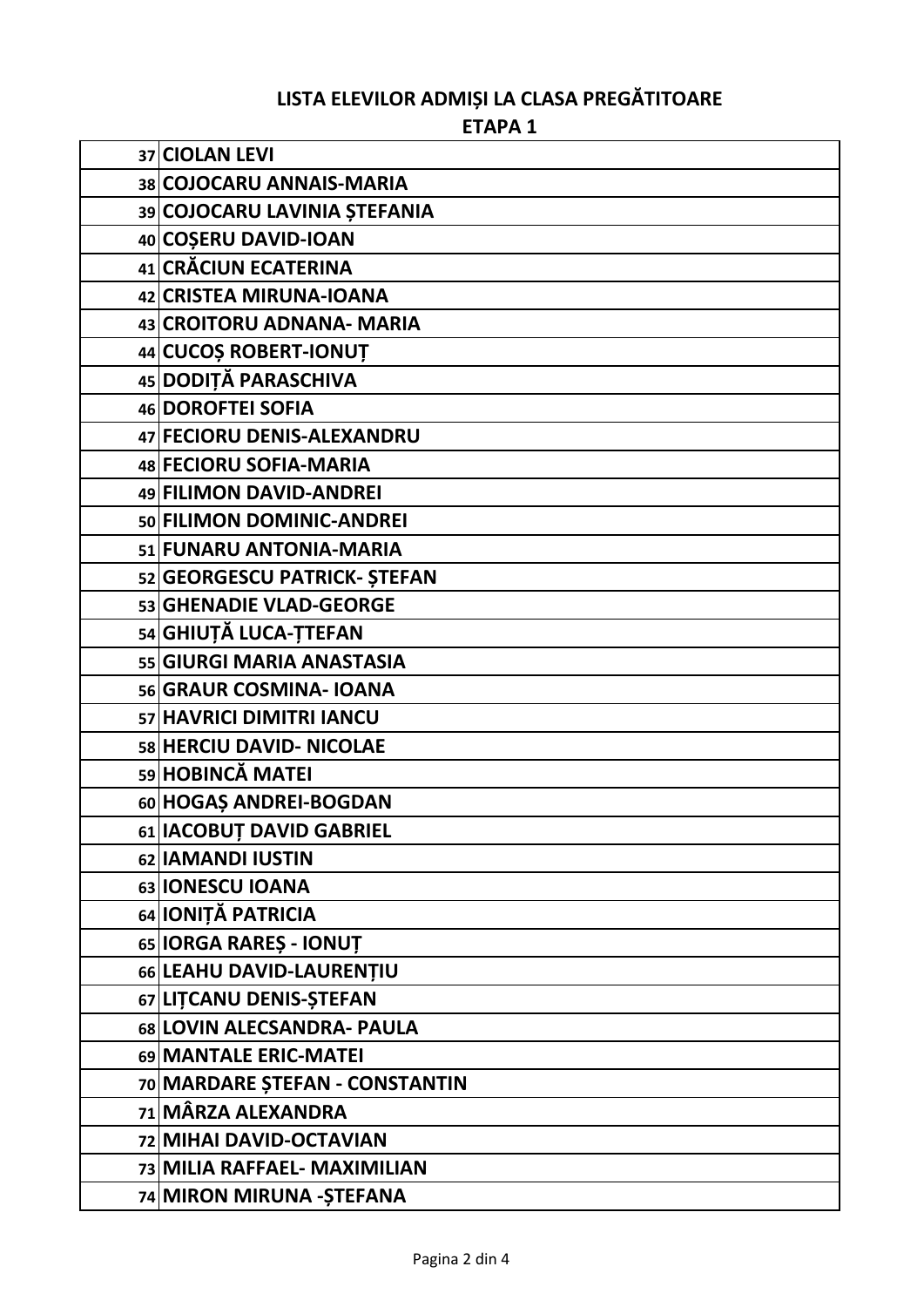#### ETAPA<sub>1</sub>

| 75 MIRON STEFAN                    |
|------------------------------------|
| 76 MITREA ANA-MARIA                |
| 77 MOTOC CRISTINA IONELA MIRUNA    |
| <b>78 MUNTEANU LIDIA ELISE</b>     |
| 79 MURARU ELIANA-IOANA             |
| 80 NASTURAȘ ALEXIA-NICOLE          |
| 81 NEAGOE TEODOR GABRIEL           |
| 82 NECHITA EDUARD-ALEXANDRU        |
| 83 NECHITA RARES - ANDREI          |
| 84 OLARU SOFIA - IOANA             |
| 85 OPREA ADELIN-GEORGE             |
| 86 OPRIA MIRIAM                    |
| 87 PANAITESCU MAIA-ELENA           |
| 88 PANTIRU-SLAVNEA GEORGE-MATEI    |
| 89 PASCARU SÎNZIANA                |
| 90 PĂTRĂUCEANU GEORGE - CONSTANTIN |
| 91 POP ADELA- IOANA                |
| 92 POPOVICI MIRUNA- MARIA          |
| 93 POPOVICI SOFIA-ELENA            |
| 94 RADU ADINA-MARIA                |
| 95 ROMANAȘU ANASTASIA - ELENA      |
| 96 SANDU TUDOR - IOAN              |
| 97 SIRU MAYA-ALEXANDRA             |
| 98 SIRU MAYA-ALEXANDRA             |
| 99 SOFIA PATRICK- NICOLAS          |
| 100 SPRÎNCIANĂ MAXIMILIAM          |
| 101 STAN ADY ERIC GABRIEL          |
| 102 STOLERU LUCA - MATEO           |
| 103 SOICAN RADU-DANIEL             |
| 104 STIRBU LAVINIA-MARIA           |
| 105 SUGARU MELINA                  |
| 106 TOLOLOI GIULIA-NICOLETA        |
| 107 TRIFAN OANA-MARIA              |
| 108 UNGUREANU DARIA-ELENA          |
| 109 UNGUREANU IOANA- ANTONIA       |
| 110 UNGUREANU SERENA-MARIA         |
| 111 URSU ANASTASIA-MARIA           |
| 112 VASILEANU EVA - MARIA          |